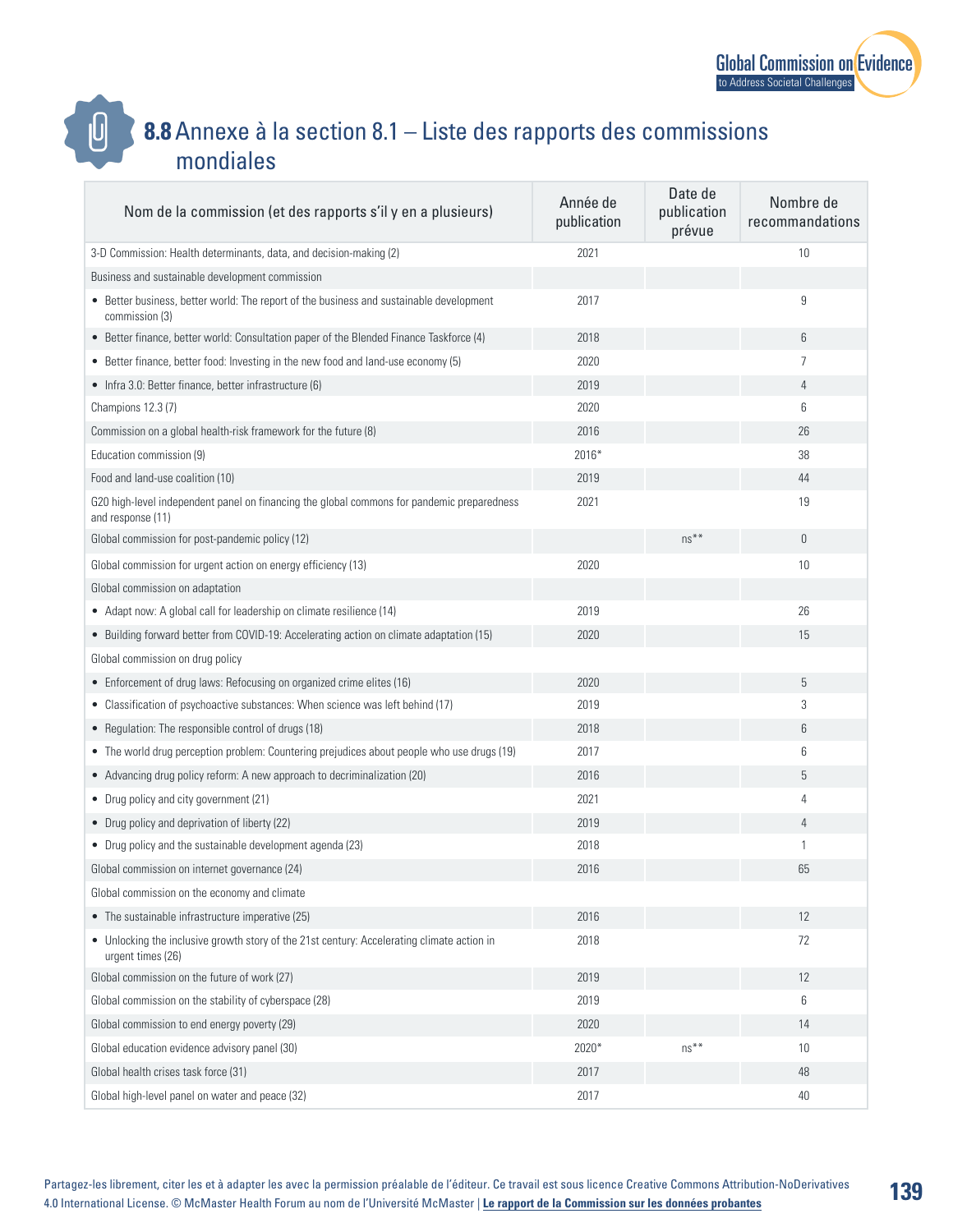| Global ocean commission (33)                                                                                                                    | 2016  |         | 14               |
|-------------------------------------------------------------------------------------------------------------------------------------------------|-------|---------|------------------|
| Global task force on cholera control (34)                                                                                                       | 2017  |         | 17               |
| Global zero (35)                                                                                                                                | 2017  |         | 49               |
| High-level commission on health employment and economic growth (36)                                                                             | 2016  |         | 20               |
| High-level panel for a sustainable ocean economy (37)                                                                                           | 2020  |         | 35               |
| High-level panel of experts on food security and nutrition                                                                                      |       |         |                  |
| • Promoting youth engagement and employment in agriculture and food systems (38)                                                                | 2021  |         | 40               |
| • Food security and nutrition: Building a global narrative towards 2030 (39)                                                                    | 2020  |         | 62               |
| • Agroecological approaches and other innovations for sustainable agriculture and food systems<br>that enhance food security and nutrition (40) | 2019  |         | 31               |
| • Multi-stakeholder partnerships to finance and improve food security and nutrition in the<br>framework of the 2030 Agenda (41)                 | 2018  |         | 23               |
| • Nutrition and food systems (42)                                                                                                               | 2017  |         | 37               |
| • Sustainable forestry for food security and nutrition (43; 44)                                                                                 | 2017  |         | 37               |
| • Sustainable agricultural development for FSN: what roles for livestock? (44)                                                                  | 2016  |         | 48               |
| High-level panel of legal experts on media freedom                                                                                              |       |         |                  |
| • Advice on promoting more effective investigations into abuses against journalists (45)                                                        | 2020  |         | $\overline{7}$   |
| • Report on providing safe refuge to journalists at risk (46)                                                                                   | 2020  |         | 9                |
| • A pressing concern: Protecting and promoting press freedom by strengthening consular support<br>to journalists at risk (47)                   | 2020  |         | 5                |
| • Report on the use of targeted sanctions to protect journalists (48)                                                                           | 2020  |         | 11               |
| High-level panel on access to medicines (49)                                                                                                    | 2017  |         | 24               |
| High-level panel on digital interdependence (50)                                                                                                | 2019  |         | 11               |
| High-level panel on humanitarian financing (51)                                                                                                 | 2016  |         | 15               |
| High-level panel on internal displacement (52)                                                                                                  | 2021  |         | 78               |
| High-level panel on international financial accountability, transparency and integrity for achieving<br>the 2030 agenda (53)                    | 2021  |         | 34               |
| High-level panel on the future of multilateral development banking (54)                                                                         | 2016  |         | 10               |
| High-level panel on water (55)                                                                                                                  | 2018  |         | 31               |
| High-level panel on women's economic empowerment                                                                                                |       |         |                  |
| A call to action for gender equality and women's economic empowerment (56)                                                                      | 2016  |         | 23               |
| Taking action for transformational change on women's economic empowerment (57)                                                                  | 2017  |         | 28               |
| Independent panel for pandemic preparedness and response (58)                                                                                   | 2021  |         | 28               |
| International commission on the future of food and agriculture (59)                                                                             | 2019* | $ns***$ | 28               |
| International commission on the futures of education (60)                                                                                       | 2020* | 2021/11 | $\boldsymbol{9}$ |
| Lancet (WHO-UNICEF-Lancet) Commission: A future for the world's children? (61)                                                                  | 2020  |         | 10 <sup>°</sup>  |
| Lancet (Guttmacher-Lancet) Commission: Accelerate progress - sexual and reproductive health and<br>rights for all (62)                          | 2018  |         | 12               |
| Lancet Commission: COVID-19                                                                                                                     |       | 2021    | 0                |
| Lancet (EAT-Lancet) Commission: Food in the anthropocene - Healthy diets from sustainable food<br>systems (63)                                  | 2018  |         | 5                |
| Lancet (Lancet-Financial Times) Commission: Governing health futures 2030 - Growing up in a digital<br>world (64)                               |       | 2021    | 0                |
| Lancet Commission: High-quality health systems in the Sustainable Development Goals era - Time<br>for a revolution (65)                         | 2018  |         | 13               |
| Lancet (Lancet-Chatham House) Commission: Improving population health post COVID-19 (66)                                                        |       | 2022    | 0                |
| Lancet (UCL-Lancet) Commission: Migration and health - The health of a world on the move (67)                                                   | 2018  |         | 16               |